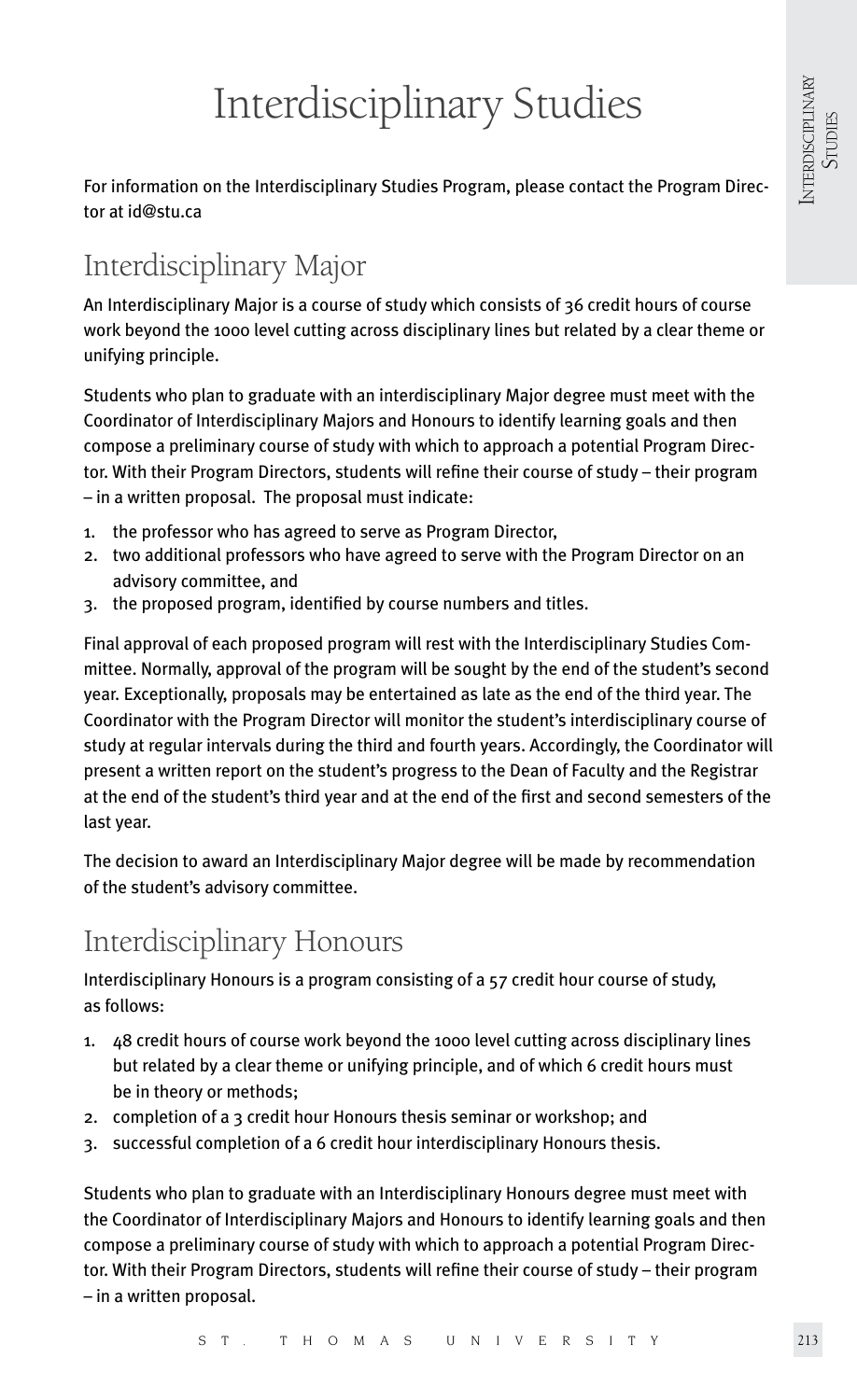The proposal must indicate:

- 1. the professor who has agreed to serve as Program Director,
- 2. two additional professors who have agreed to serve with the Program Director on an advisory and thesis evaluation committee, and
- 3. the proposed program identified by course numbers and titles.

Final approval of each proposed program will rest with the Interdisciplinary Studies Committee. Normally, approval of the program will be sought by the end of the student's second year. Exceptionally, proposals may be entertained as late as the beginning of the Spring Registration prior to the beginning of the student's final year of study.

Applications will not be considered after the beginning of the student's final year of study. The thesis will be consistent with the approved aims of the student's program, and it will be supervised by the Program Director. The thesis will require the approval of the student's thesis evaluation committee made up of the Program Director and at least two additional professors chosen by the student and the Program Director. A minimum grade of B must be attained for the thesis to count as an Honours credit.

The Coordinator with the Program Director and the student's advisory and thesis evaluation committee will monitor a student's interdisciplinary Honours course of study at regular intervals during the third and fourth years. Accordingly, the Coordinator will report in writing present a written report on the student's progress to the Interdisciplinary Studies Committee at the end of the student's third year and at the end of the first and second semesters of the last year.

The decision to award an Interdisciplinary Honours degree will be made by recommendation of the student's advisory and thesis evaluation committee.

# Interdisciplinary Minor

An interdisciplinary Minor is a pre-approved course of study which consists of 18 credit hours of course work beyond the 1000 level cutting across disciplinary lines but related by a clear theme or unifying principle. Approved combinations of courses follow:

### **Business Studies**

A minor in Business Studies consists of 18 credit hours in Business courses including:

- · Introduction to Business (BUSI 2013) 3 ch
- · Introduction to Economics (ECON 1013 and 1023) 6 ch in total (3ch per course)
- · 9 ch chosen from:

| BUSI 2023 Introduction to Financial Accounting                                   |
|----------------------------------------------------------------------------------|
| BUSI 3013 Personal Financial Planning                                            |
| BUSI 3023 Nonprofit Management                                                   |
| BUSI 3033 Labour Relations and Collective Bargaining (cross-listed as ECON 3033) |
| Introduction to Industrial and Organization Psychology (cross-listed as          |
| PSYC 3533)                                                                       |
|                                                                                  |

Or from any of the UNB courses listed under "Major in Economics with a Business Option" in the Department of Economics section of the Calendar.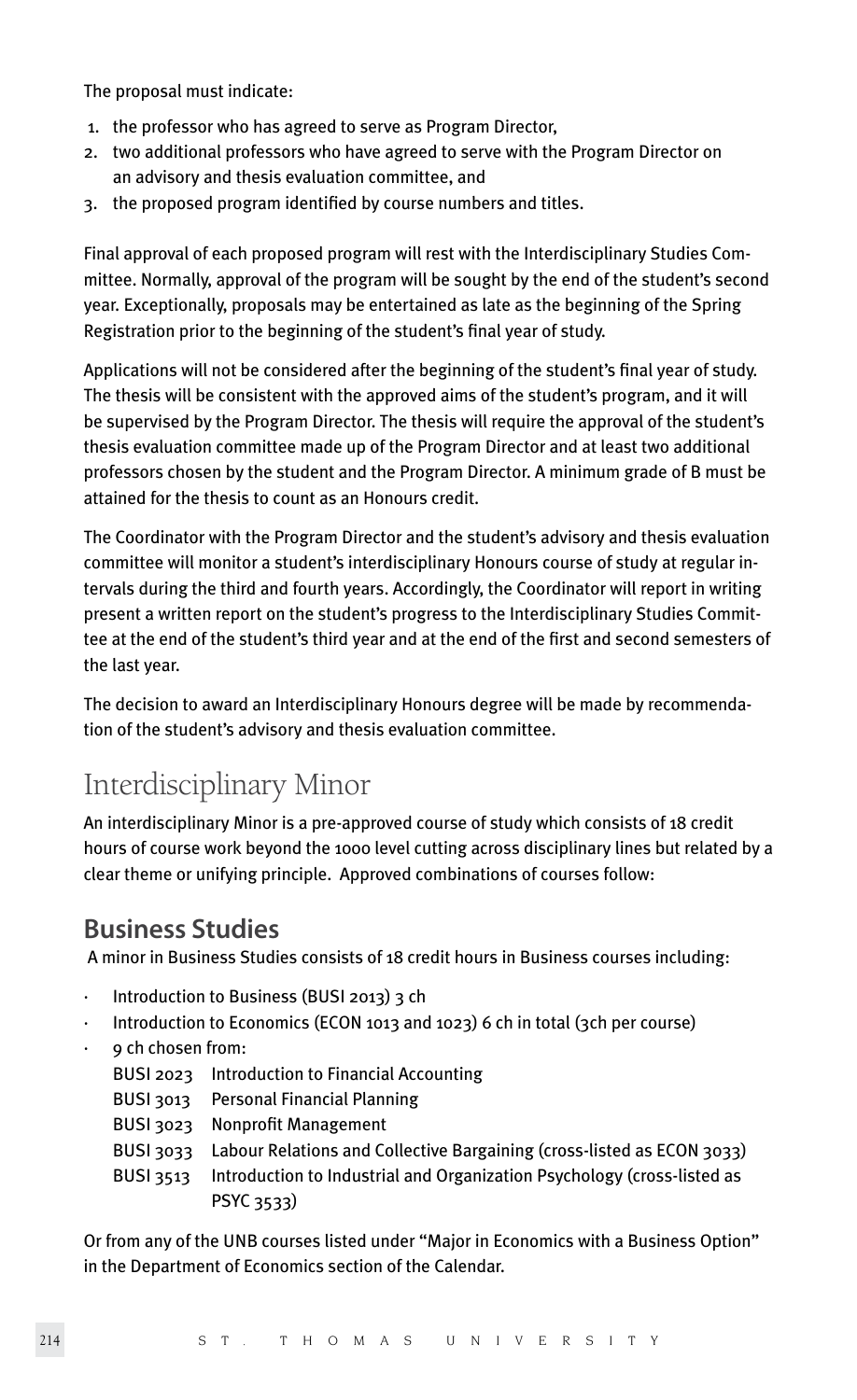# **Cultural Studies**

The study of culture is something that takes place in every discipline in the liberal arts, and the minor in Cultural Studies is the perfect complement to your disciplinary studies. What distinguishes Cultural Studies from the disciplines out of which it arises is its attempt to thematize, in a certain way, all of those experiences, impetuses, beliefs, and identities that shape who we are and how we think. Using theoretical and critical techniques that are decidedly cross-disciplinary, Cultural Studies offers insight into a world populated with everything from high literature to tourism, video games to auteur cinema, fashion magazines to ultimate fighting.

In Cultural Studies, you will be confronted with the world as they know it, only to discover that it is not as familiar as they believe. But it will also historicize your encounter with the world, helping to address questions that routinely arise before us. Have you ever wondered how shopping replaced going for a walk as a means of relaxation? How might advertising shape our ability to make day-to-day decisions about how we choose to live? Are the things we believe in natural, or are our beliefs shaped for us by others? Students can expect to encounter competing answers to these questions from a variety of disciplinary perspectives, from professors across the campus.

#### **Structure**

The Interdisciplinary Minor in Cultural Studies requires students to take a relatively broad distribution of 18ch in courses beyond the first year level. The first year course, CUST 1006. Introduction to Popular Culture, is required, and it is recommended, though not necessary, that this be the first course you take for the CS Minor. CUST 2213. Cultural Theory, is also required to satisfy requirements for the Minor. Course descriptions for these two courses, and for CUST 2113. The Sound and Technology of Culture, follow the course listings below.

This leaves 15ch in electives available to you to satisfy the CS Minor requirements. Students must take a minimum of 3ch, and a maximum of 6ch, from each of at least three of the following course categories below. Course descriptions can be found by searching the calendar under the relevant department.

While CUST 1006 will be taught on a yearly basis, students should be advised that not every course will be taught every year. However, they will be taught on a regular basis.

If you have questions about Cultural Studies courses, or the Interdisciplinary Minor in Cultural Studies in general, you can direct them to Dr. Dennis Desroches (desroches@stu.ca) or Dr. Dawn Morgan (dmorgan@stu.ca).

### **Course Categories**

| 1. Visual Cultures  |                                                                 |  |  |  |
|---------------------|-----------------------------------------------------------------|--|--|--|
|                     | ENGL2723 Fiction, Drama, and Film 1                             |  |  |  |
|                     | ENGL2733 Fiction, Drama, and Film 2                             |  |  |  |
|                     | ENGL3213 Art Cinema                                             |  |  |  |
| ENGL3483 Irish Film |                                                                 |  |  |  |
|                     | FNAR2613 Music in TV and Film                                   |  |  |  |
|                     | HIST3783 Film and History                                       |  |  |  |
|                     | HIST3953 Portravals of Jihad and Crusade. History, Memory, Film |  |  |  |
|                     |                                                                 |  |  |  |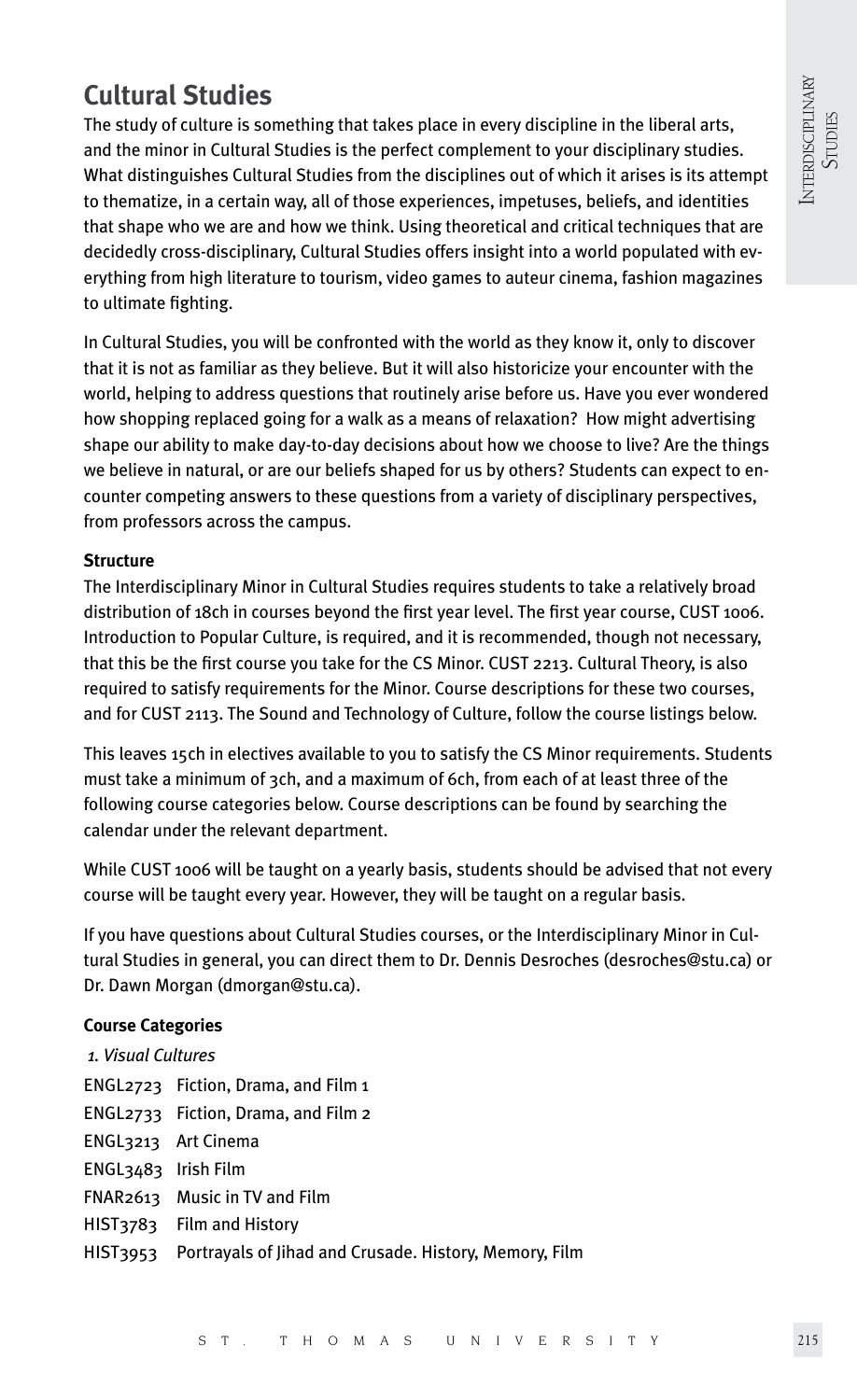#### *2. Technocultures*

- CUST2113 The Sound and Technology of Culture
- STS1003 Science, Technology, and Society I
- STS2903 The Politics of Science
- STS3203 Science, Technology, and Nature
- STS2503 The History of Disease

#### *3. Leisure Industries*

- ANTH3673 World Music
- ANTH3683 The Anthropology of Sport
- HIST3763 Modern Sport in World History
- HIST3863 Modern Tourism in World History
- HIST3963 Modernity and the Rise of Consumerism in Canada
- *4. Genders and Sexualities*
- ANTH2533 Anthropology of Gender
- ENGL3813 Theories of Gender and Sexuality
- STS3503 Feminist Critiques of Science

#### *5. Texts and Worlds*

- HIST2103 Material World. History Through Things
- ENGL3623 Literature of Politics
- ENGL2513 Science Fiction 1
- ENGL2563 Science Fiction 2
- ENGL3643 Fantasy
- FREN3603 Civilisation francophone. Europe française
- FREN3613 Civilisation francophone. Amérique française
- FREN 3623 Civilisation francophone 3. Maghreb
- FREN3633 Civilisation francophone. Afrique subsaharienne et Caraïbes
- SPAN4043 20th Century Spanish Culture and Texts
- SPAN4843 20th Century Spanish American Culture and Texts
- SPAN4123 Introduction to U.S. Latino Literature and Culture

#### **CUST 1006. Introduction to Popular Culture**

This course aims to provide to students the critical and conceptual tools to begin to question culture, to look upon the world and to make sense of its enormous power to shape how we think, and who we are. We will, then, conceive of the world's "texts" in the broadest sense possible, compelling us to direct our critical attentions to everything from video games and fashion magazines, to popular film, advertising, television, and the internet. And along the way, we will encounter thinkers whose work has been vital in helping us to understand how culture works, with a special focus as the course unfolds on the thought of the Frankfurt and Birmingham schools. By approaching culture both practically (i.e., through an analysis of everyday material culture, from coffee to cars) and theoretically (i.e., through the encounter with important thinkers who have shaped and defined how it is we understand the social, economic, and political realities of culture itself), this course will give students an experience of their cultural milieu that trips up everyday understandings of what we believe culture to be, and will challenge them to the see a very different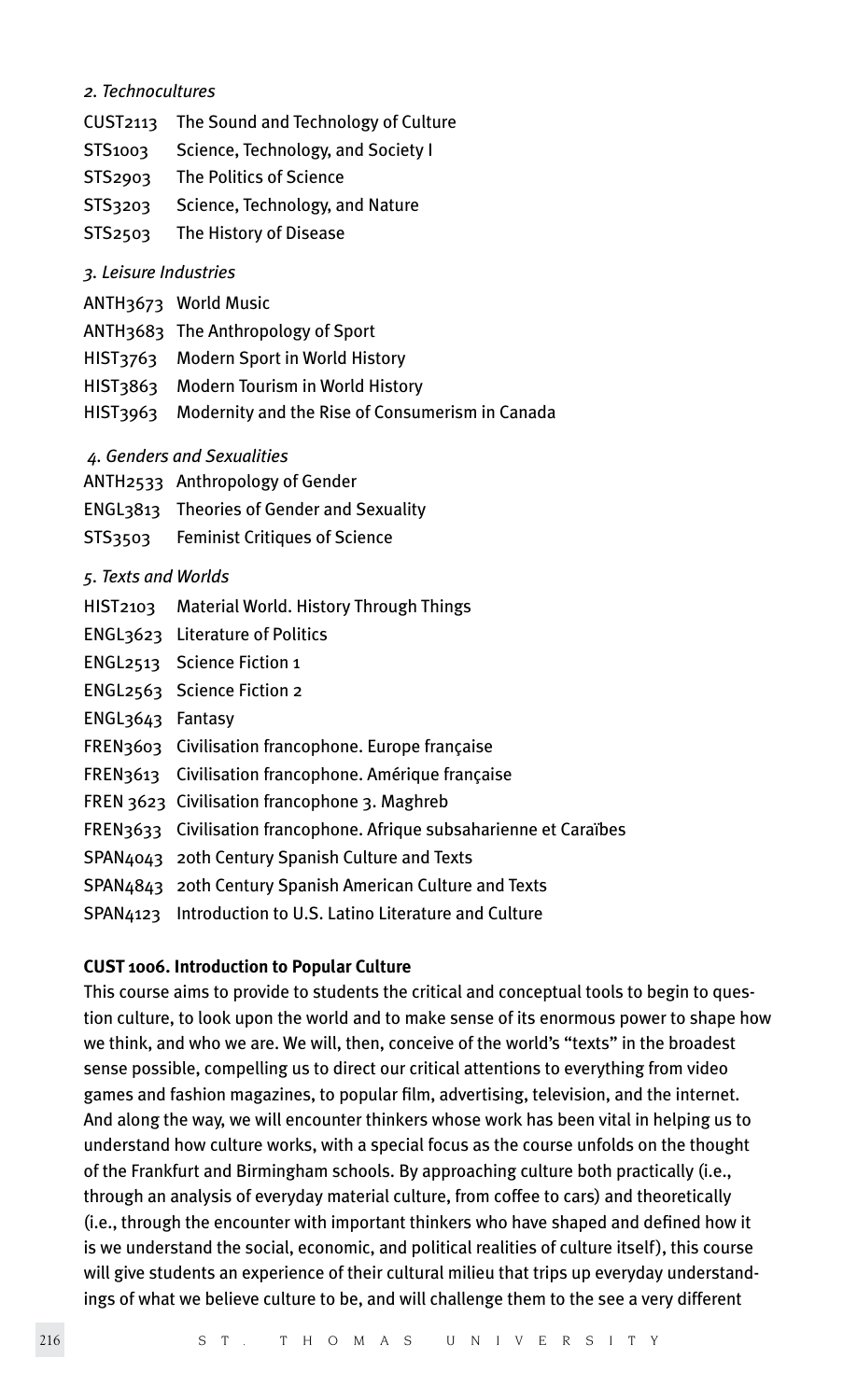everyday world.

### **CUST 2213. Cultural Theory**

This course introduces students to a number of the key theoretical texts that have shaped the emergence of Cultural Theory. Cultural Theory focuses on questions concerned to interrogate what culture means, how culture works, and how culture changes as malleable relations of power organize, and reorganize, themselves. It asks students to step back and think critically about the lessons learned, the gains made, and indeed, the losses accrued, when the frameworks we create for understanding the world reify as organizing principles, beliefs, behaviours, and identities.

### **CUST 2113. The Sound and Technology of Culture**

A study of the uses and development of sound technologies, from the phonograph, invented in 1877, to early twentieth-century radio and sound-on-film, magnetic audio tape and surveillance, synthesizers, cell phones, and online audio communications of today. Artists and writers were among the first to work out the implications of the technological isolation of sound and to explore sound as a material for new forms of composition. The course traces the development of sound works chronologically through the twentieth-century as mutually-shaping of users and conductors of technology and culture.

### **Environmental Studies**

*18 credit hours, drawing on at least two different disciplines, from the following list:*

| ECON 3323        | <b>Environmental Economics</b>                            |
|------------------|-----------------------------------------------------------|
| <b>ENGL 2773</b> | The Journalism of John McPhee - Reporting the Environment |
| <b>RELG 3523</b> | <b>Environmental Ethics</b>                               |
| STS 2103         | Science, Technology, and the Society II                   |
| STS 2803         | Controversies in the Earth and Environmental Sciences     |
|                  |                                                           |

### **Ethics**

*18 credit hours including courses from at least two disciplines, drawn from the following list:*

| HMRT 3033  | Philosophy of Human Rights              |
|------------|-----------------------------------------|
| PHIL 2213  | <b>Introduction to Moral Philosophy</b> |
| PHIL 2233  | <b>Contemporary Moral Philosophy</b>    |
| PHIIL 2243 | <b>Current Issue in Ethics</b>          |

- RELG 2513 Foundation of Christian Ethics
- RELG 3573 Religion and Social Ethics
- RELG 3593 Moral Development
- RELG 3513 Bioethics
- RELG 3583 Media Ethics

### **Film Studies**

*18 credit hours, drawing on at least two different disciplines, from the following list:*

- ENGL 2723 Fiction, Drama, and Film: A Study of Narrative I
- ENGL 2733 Fiction, Drama, and Film: A Study of Narrative II
- ENGL 3213 Art Cinema
- ENGL 3223 Auteur Cinema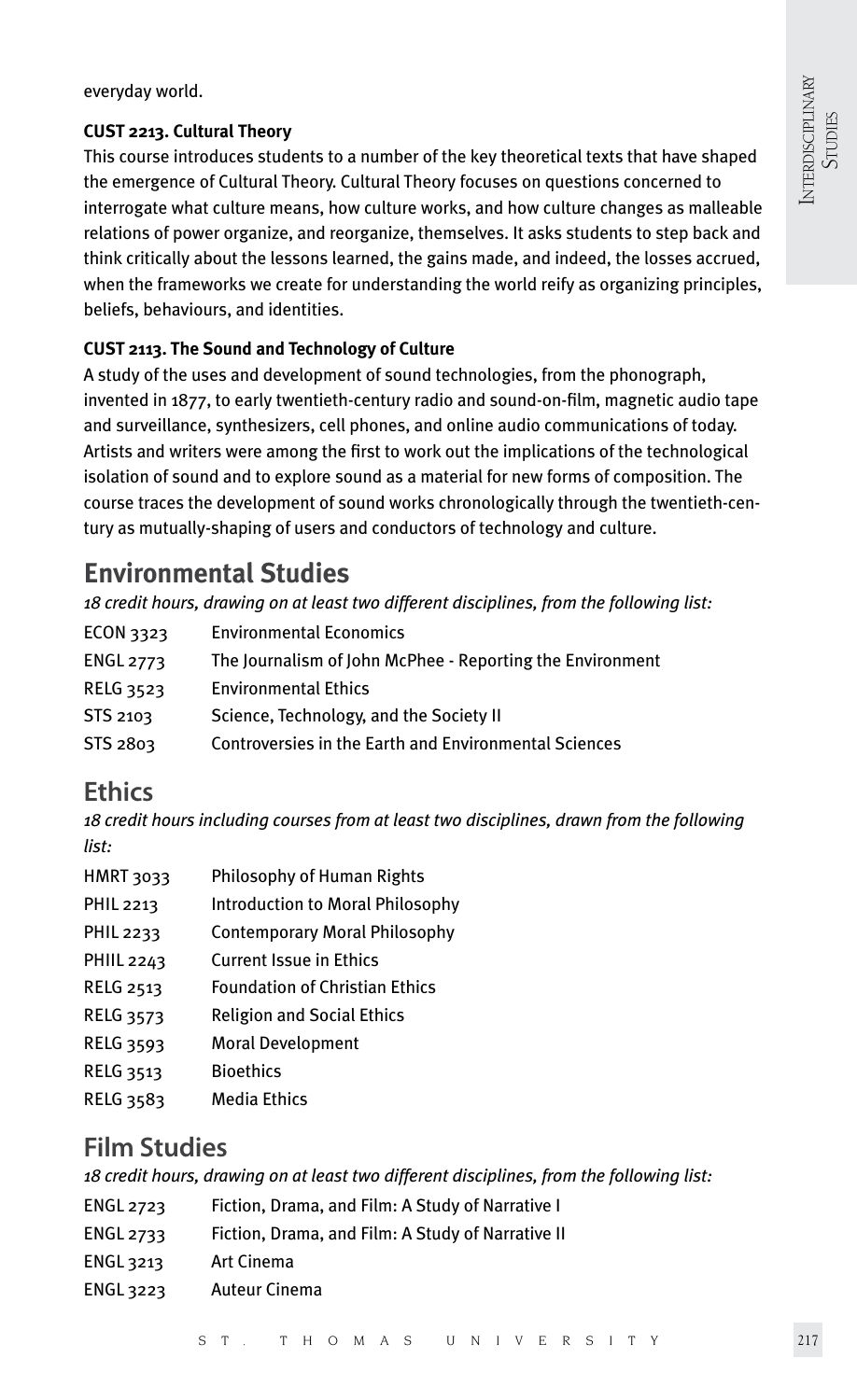ENGL 3483 Irish Film I IRSH 3693/ ENGL 3473 Irish Film II GERO 3093 Images of Aging in Film HIST 3783 Film and History

### **Irish Studies**

*18 credit hours including courses from at least two disciplines, drawn from the following list:*

- ENGL 2463 Irish Literature ENGL 3426 Modern Irish Literature ENGL 3583 Irish Film HIST 2153 Early Irish History HIST 2163 Modern Irish History IRSH 2003 Art of the Golden Age: the Book of Kells IRSH 2006 Introduction to Irish Studies
- IRSH 2123 Introduction to the Irish Language

### **Latin American Studies**

*18 credit hours, drawing on at least two different disciplines, from the following list:*

ECON 3333 Perspectives on Underdevelopment HIST 2613 Latin America: Colonial Period HIST 2623 Latin America: Modern Period HIST 3613 Gender and Power in Latin American History HIST 4606 20th Century Latin America SPAN 4213 Mexico Online! I SPAN 4223 Mexico Online! II SPAN 4813 Spanish-American Literature: Colonial to Modern SPAN 4823 Spanish-American Literature: Modernism to Present

### **Media Studies**

Please see page 238.

### **Medieval Studies**

*18 credit hours, drawing on at least two different disciplines from the following list:*

| ENGL 2643 | <b>Medieval Drama</b>                               |
|-----------|-----------------------------------------------------|
| ENGL 3306 | Middle English Literature                           |
| ENGL 3396 | Introduction to Anglo-Saxon Language and Literature |
| HIST 3213 | The Early Church                                    |
| HIST 3223 | The Medieval Church                                 |
| HIST 3543 | Religion and the Church in Early Russia             |
| HIST 4206 | <b>Medieval Institutions</b>                        |
| PHIL 2133 | Medieval Christian Philosophy I                     |
| PHIL 2143 | Medieval Christian Philosophy II                    |
| PHIL 3523 | St. Thomas: Knowledge, Being and Human Being        |
| PHIL 3533 | St. Thomas: Law, Morality and Society               |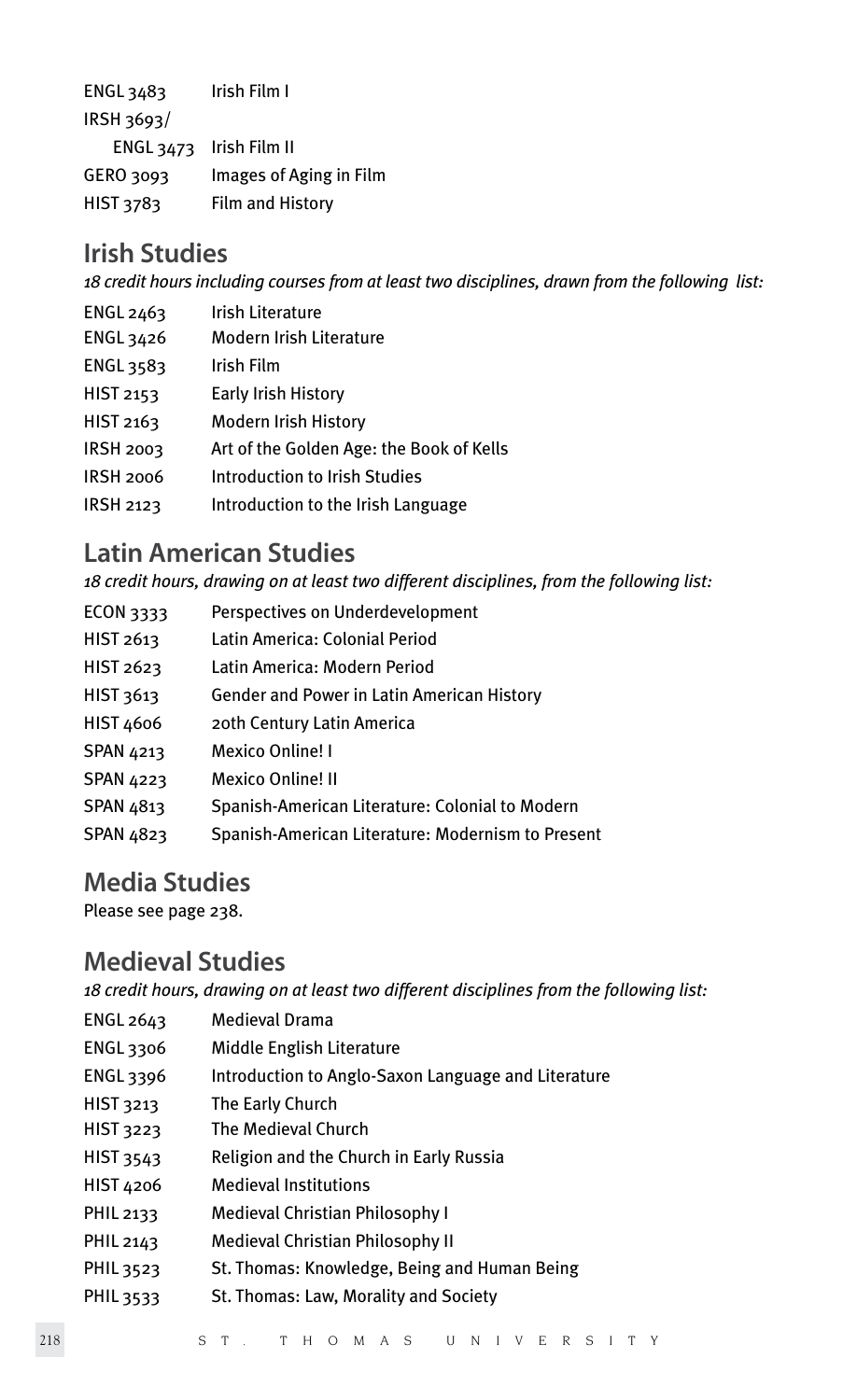### **Peace Studies**

Minor in Peace Studies: PEAC 2006 and 12 credit-hours electives, including at least 6 credits from Social Science electives and 3 from Humanities electives. For Major or Honours in Peace Studies, see general rules for Interdisciplinary Studies.

### **PEAC-2006. Introduction to Peace Studies** *(Required Course)*

This core course examines leading theorists on peace, drawing from humanities and social science disciplines. It explores conditions needed for peace to occur and be sustained, and strategies for building peace movements and nonviolent social change in global and local contexts. It examines multiple experiences of conflict and systemic oppression, and efforts to changes these realities, including issues of environmental degradation, poverty, family violence, the sex trades, sweatshops, and militarism.

### **PEAC-2136. Introduction to African History (HIST)**

This course introduces students to the dynamics of African history and cultures, while challenging pervasive stereotypes and misperceptions about Africa. The class is designed to appeal to history and non-history Majors alike.

### **PEAC-2443. Race and Ethnic Relations (SOCI)**

This course examines theories and descriptions of race and ethnic relations, focussing on the general concepts of the role of race and ethnicity in social organization and stratification. Concrete situations in contemporary social systems will be discussed.

### **PEAC-2453. History of the United Nations (HIST)**

The United Nations represents the first serious effort toward an international government. History of the United Nations examines the evolution of this unique international body from its creation in 1945 to the present. It seeks to understand how the United Nations has shaped world history, what its low and high points have been, and what its challenges and potential are in the twenty-first century.

### **PEAC-3006. Justice and Peace: An Economics Perspective (ECON)**

The course will explore the contribution that heterodox economic analysis, including political economy, ecological economics, the moral economy framework and feminist economics, can make to the study of issues of justice and peace.

### **PEAC-3013. Peace Activism: Theory and Practice**

This course is designed to help students better understand the relationships between theories and concepts of peace building and practical involvement with community outreach, social service agencies and non-profit organizations working towards alternatives to violence and reconciliation, local and global. Students will study an organization of their choice that is involved with peace activism. They will work collaboratively with local activists to design and host an outreach peace-activist project for the STU Peace Program. Prerequisite PEAC-2006 or permission of instructor.

### **PEAC-3163. Gandhi, India and the World, c. 1850 to Present (HIST)**

Mohandas K. "Mahatma" Gandhi (1869-1948) is a towering figure in the history of India, but he is curiously global too. He lived on three continents, his ideas and practices combined influences and experiences that he gathered from different parts of the world via global networks, and his impact has long extended beyond the subcontinent's borders. Studying Gandhi's life and legend will allow the class to investigate themes relating to nationalism,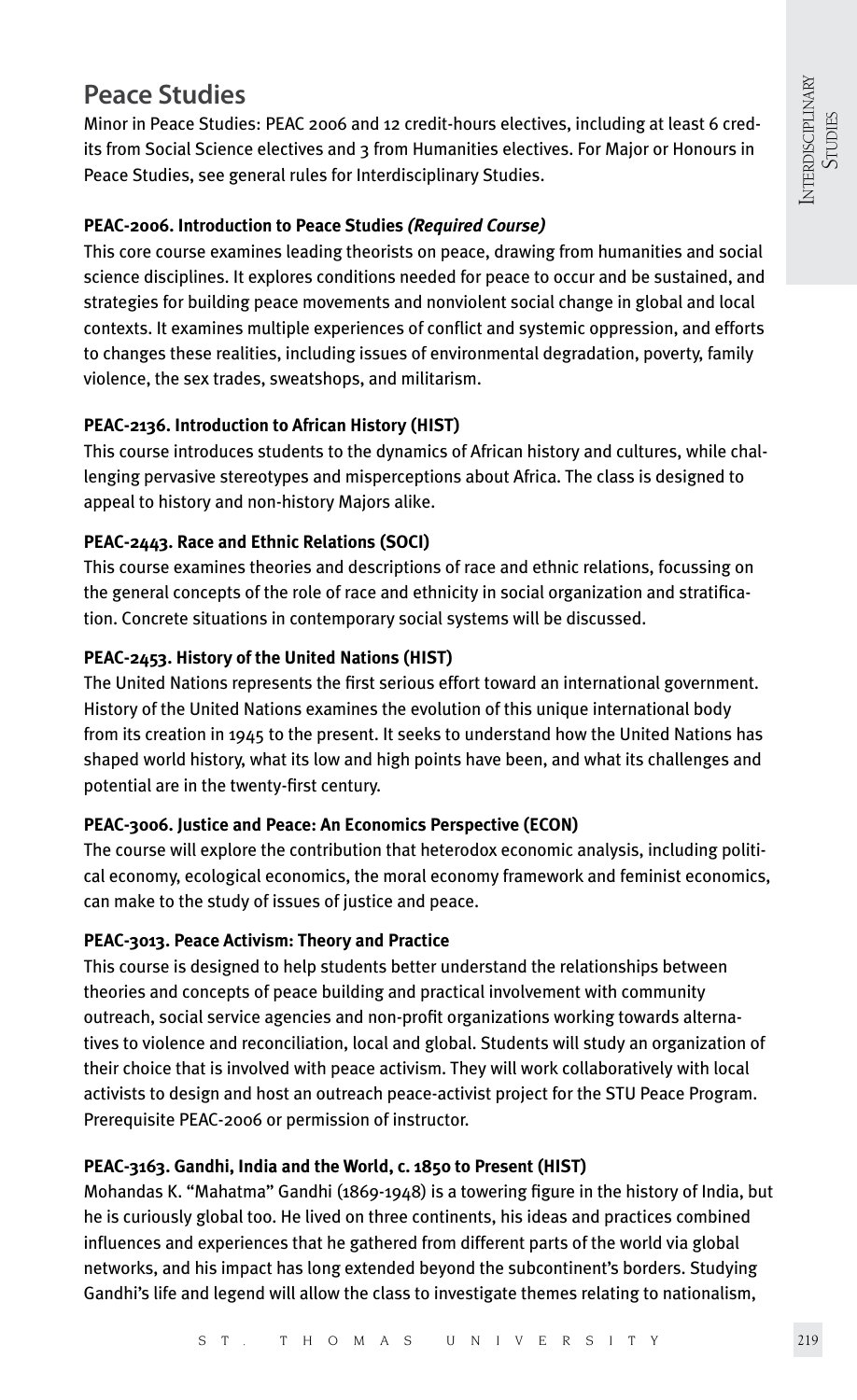colonialism, pacifism, non-violence, 'alternative modernity' and other topics or issues. The course will also explore Gandhi's fascinating legacy in postcolonial India and around the globe. It is recommended that students have at least 6 credit hours of history courses before taking this course.

#### **PEAC-4013. Senior Seminar in Peace Studies**

This senior seminar is a capstone course for both the minor and the Interdisciplinary major in Peace Studies. This class draws together theory and practice. It explores such topics as the historical development of selected peace activist organizations, organizational discourses and strategies used to promote social change, and the political, economic, and structural barriers to greater effectiveness in promotion of policies and activism towards a peace culture.

| <b>Social Science Electives</b> |                                                     |
|---------------------------------|-----------------------------------------------------|
| PEAC 2013/POLS 2303             | Comparative Politics of the Developing World        |
| PEAC 2023/NATI 2603             | <b>Roles of Native Women</b>                        |
| PEAC 3033/NATI 3603             | Native People and the Colonial Experience           |
| PEAC 3023/ENVS 3023             | <b>Environmental Praxis</b>                         |
| PEAC 3033/SOCI 3513             | Sociology of Education                              |
| PEAC 3043/SOCI 3153             | Political Sociology of War                          |
| PEAC 3053/HMRT 3063             | Humanitarian Law and Human Rights                   |
| PEAC 3063/HMRT 3123             | International Human Rights                          |
| PEAC 3073/POLS 3323             | Political Leadership: Local, National, and Global   |
| PEAC 4043/CRIM 4123             | Peacemaking Criminology and Restorative Justice     |
| <b>Humanities Electives</b>     |                                                     |
| PEAC 2033/RELG 2173             | Religion, Conflict and Peacebuilding                |
| PEAC 3103/RELG3643              | <b>Christianity and Contemporary Society</b>        |
| PEAC 2043/ENGL 2583             | <b>Women Writers I</b>                              |
| PEAC 2053/ENGL 2593             | <b>Women Writers II</b>                             |
| PEAC 3073/ ENGL 3623            | The Literature of Politics                          |
| PEAC 3083/ENGL 3433             | World Literature in English: West Indies and Africa |
| PEAC 3093/ENGL 3443             | World Literature in English: India                  |
| PEAC 3113/IRSH/ENGL 3483        | Irish Film I                                        |
| PEAC 3123/IRSH/ENGL 3473        | Irish Film II                                       |
| PEAC 3133/IRSH/ENGL 3426        | Modern Irish Literature                             |

### **US Studies**

|                  | 18 credit hours, drawing on at least two different disciplines, from the following list: |
|------------------|------------------------------------------------------------------------------------------|
| ENGL 3416        | American Literature                                                                      |
| <b>HIST 3743</b> | The United States Since 1945                                                             |
| POLS 3303        | <b>US Government and Politics</b>                                                        |
| POLS 3313        | <b>US Foreign Policy</b>                                                                 |
|                  |                                                                                          |

# Interdisciplinary Studies Committee Membership

The Interdisciplinary Studies Committee will be made up of four members of the University